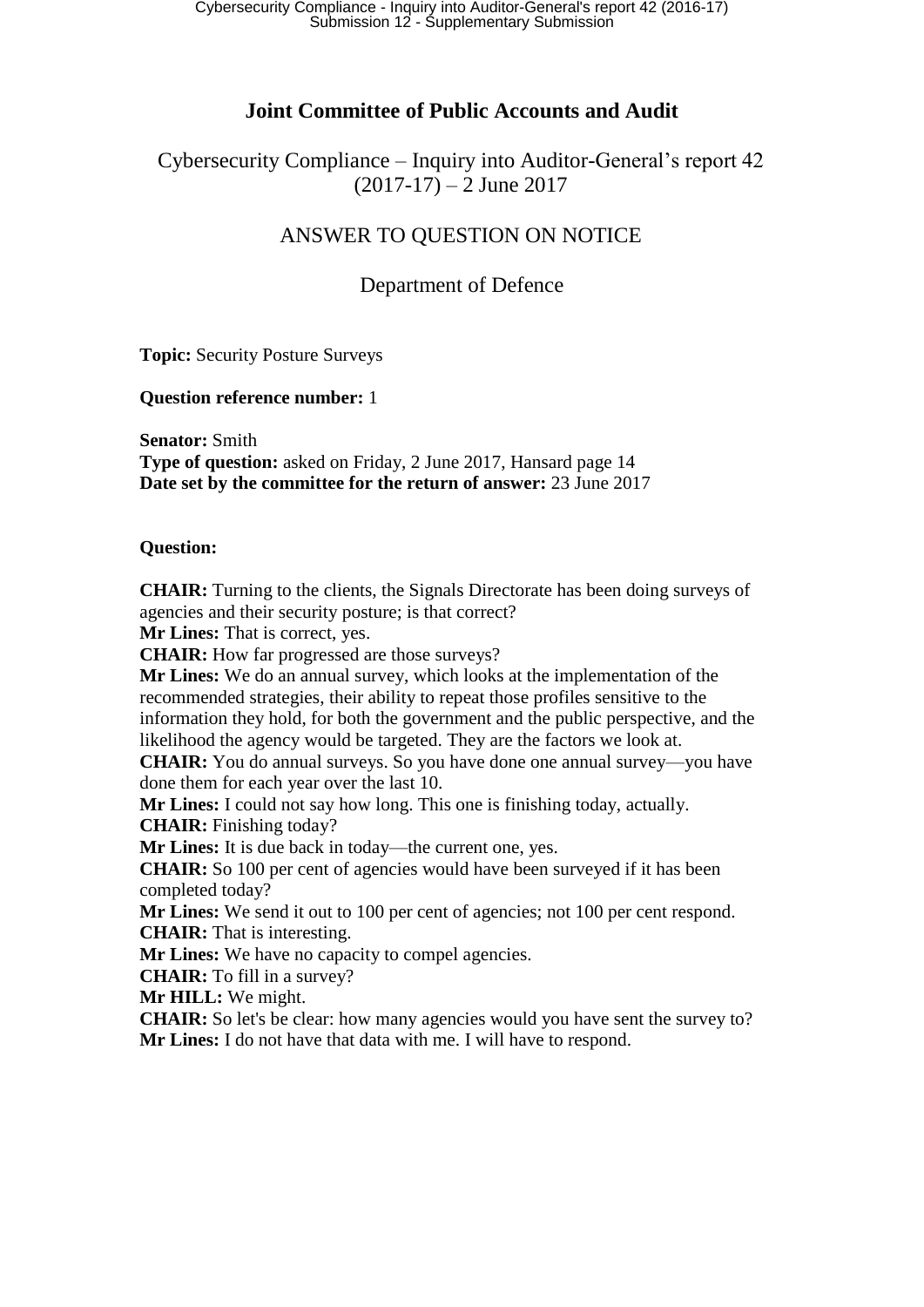#### **Answer:**

The Australian Signals Directorate has conducted the cyber security survey since 2010, with subsequent surveys run in 2012, 2014, 2015, 2016 and 2017. The Australian Signals Directorate invited all agencies under the Public Governance, Performance and Accountability Act 2013 and, prior to 2013, the Financial Management and Accountability Act to take part.

In 2016, the survey was sent to all Public Governance, Performance and Accountability Act 2013 agencies, of which 50 responded.

This year's survey is still open, having been extended. As at 23 June 2017 it has been sent directly to 190 agencies, with the Australian Signals Directorate having received 74 responses.

The invite, and two reminders to complete the survey, were also posted to the Australian Signals Directorate's central online community portal for government Information Security professionals, OnSecure.

The Australian Signals Directorate follows up on non-respondents by contacting each agency.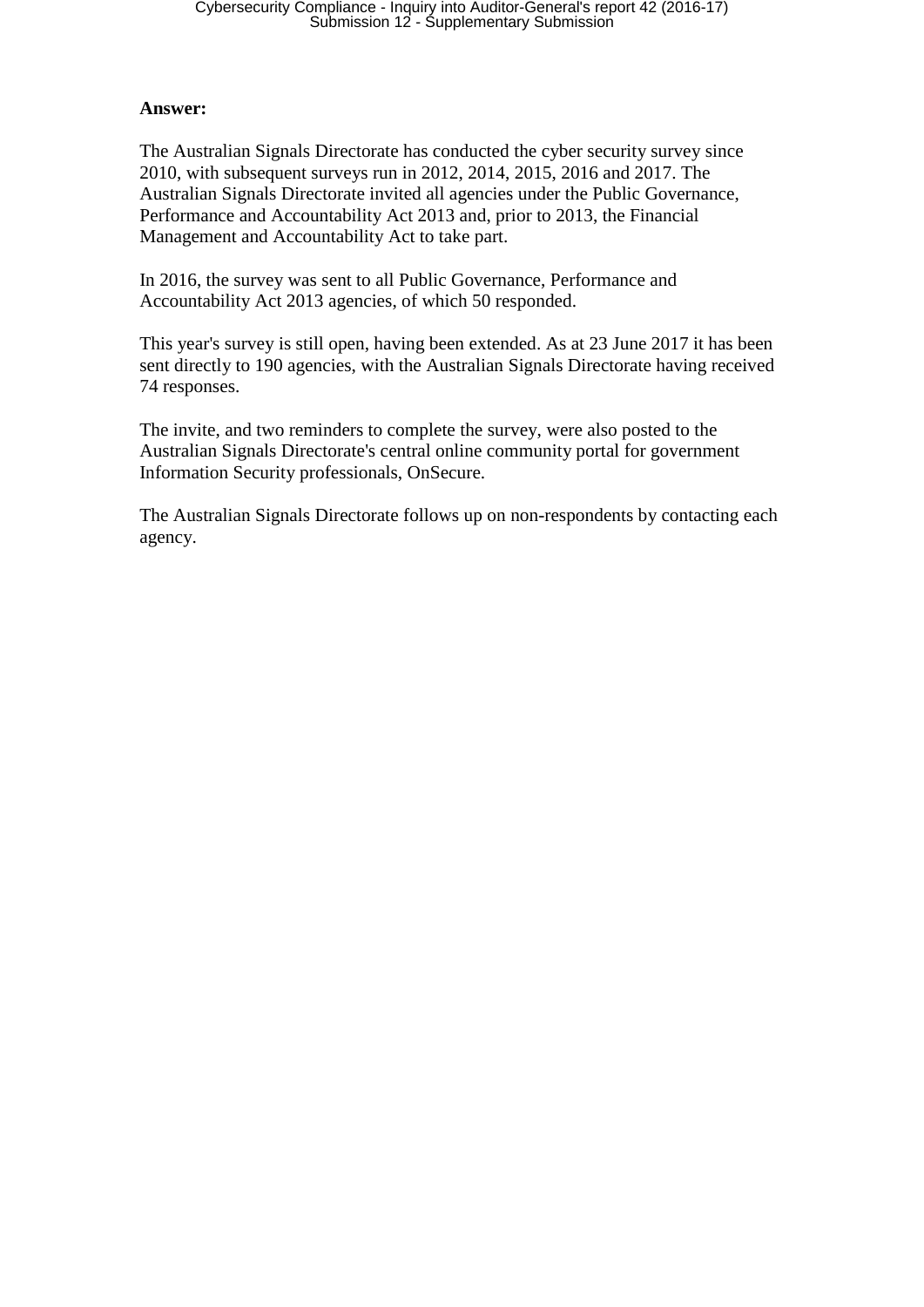## **Joint Committee of Public Accounts and Audit**

Cybersecurity Compliance – Inquiry into Auditor-General's report 42  $(2017-17) - 2$  June 2017

## ANSWER TO QUESTION ON NOTICE

### Department of Defence

**Topic:** Changes to List of Agency Risk

#### **Question reference number:** 3

**Senator:** Smith **Type of question:** asked on Friday, 2 June 2017, Hansard page 20 **Date set by the committee for the return of answer:** 23 June 2017

#### **Question:**

**CHAIR:** If you let us know what those risks are, that would be great. And Mr MacGibbon, could you just let us know how many times the secretary's board meets? And, Mr Lines, I am curious to know—without giving away classified information if that list of agencies that have presented a risk regularly changes how you might communicate that back to us, or if it is a consistent and stable list of agencies that present the greatest risk? Perhaps you could try to give us a sense of whether it is a moving feast from the government's point of view or whether it is a stable list of agencies. Does that make sense?

**Mr Lines:** Yes.

#### **Answer:**

When assessing agencies' cyber security risk, the Australian Signals Directorate draws on highly-skilled technical expertise to determine the maturity of network security and validate the extent of implementation of the Top 4, as well as intelligence assessments, experience in responding to and remediating cyber incidents, and knowledge of malicious actor's patterns of behaviour and observed activity. The Australian Signals Directorate also considers a range of other factors when assessing an agencies' risk rating, including the likelihood of targeting by malicious actors, the impact if the system was taken offline, and privacy considerations. Risk, in this case, is not an assessment of an agency's capability to defend itself against malicious cyber activity.

- Compiling all of this information, an agencies' cyber security posture is assessed using a maturity model based on the repeatability of agency cyber security practise, their survey responses, and the assessed risk. This process identifies an agencies' level of cyber security maturity, and critically, whether their security posture is sufficiently mature to reduce the level of risk assigned to it.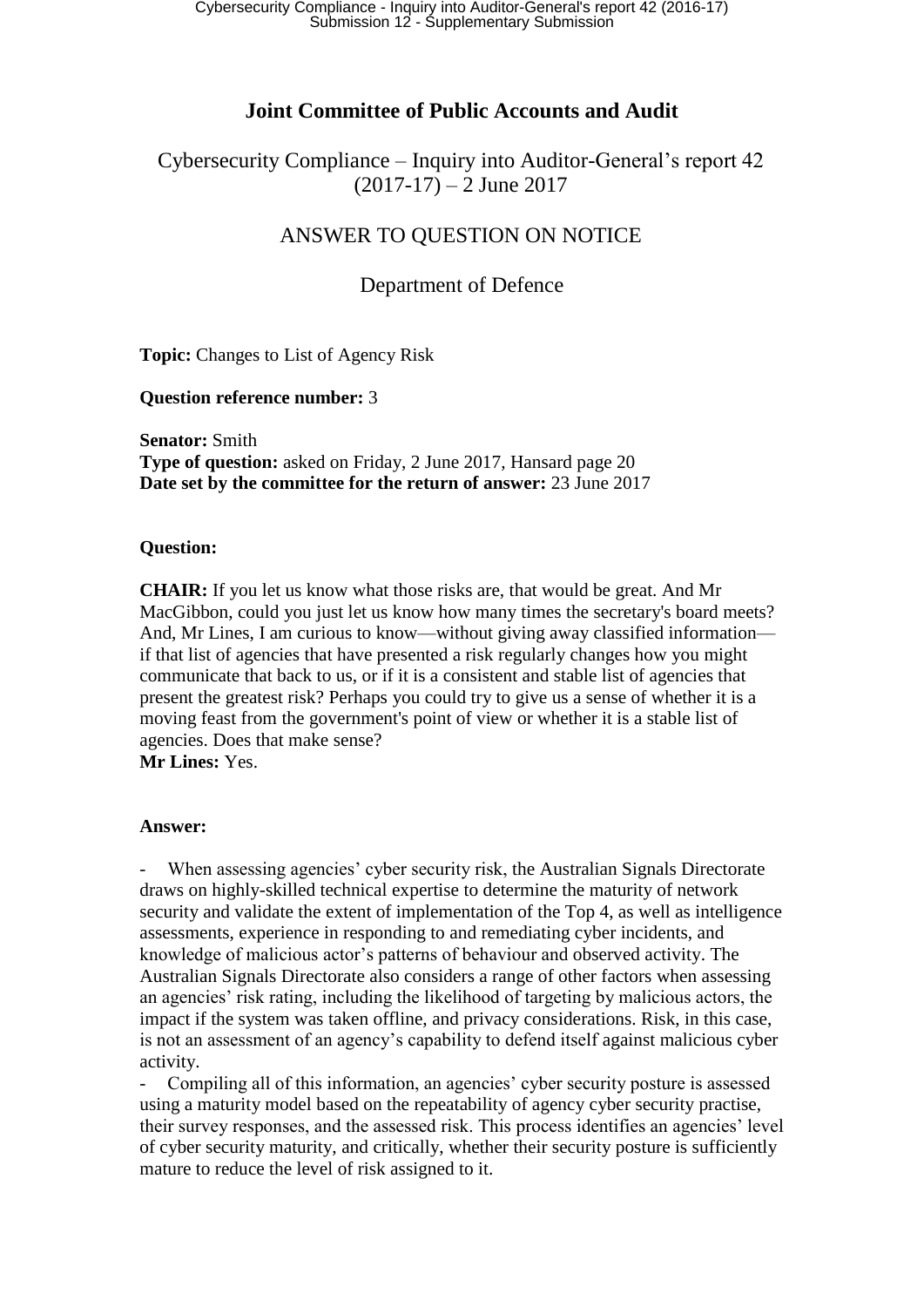#### *Changes in the agency risk ratings*

- The majority of agencies that were in the high risk category in 2014 were elevated to the extreme risk category in 2016 – a new category that was introduced the same year. None were downgraded in 2016. Extreme risk agencies are considered so important to the Government that the Australian Signals Directorate offers them highly tailored advice and assistance.

- In 2016 the Australian Signals Directorate also added some government systems of national interest to the high and extreme risk categories, as they form part of the government's digital service delivery agenda.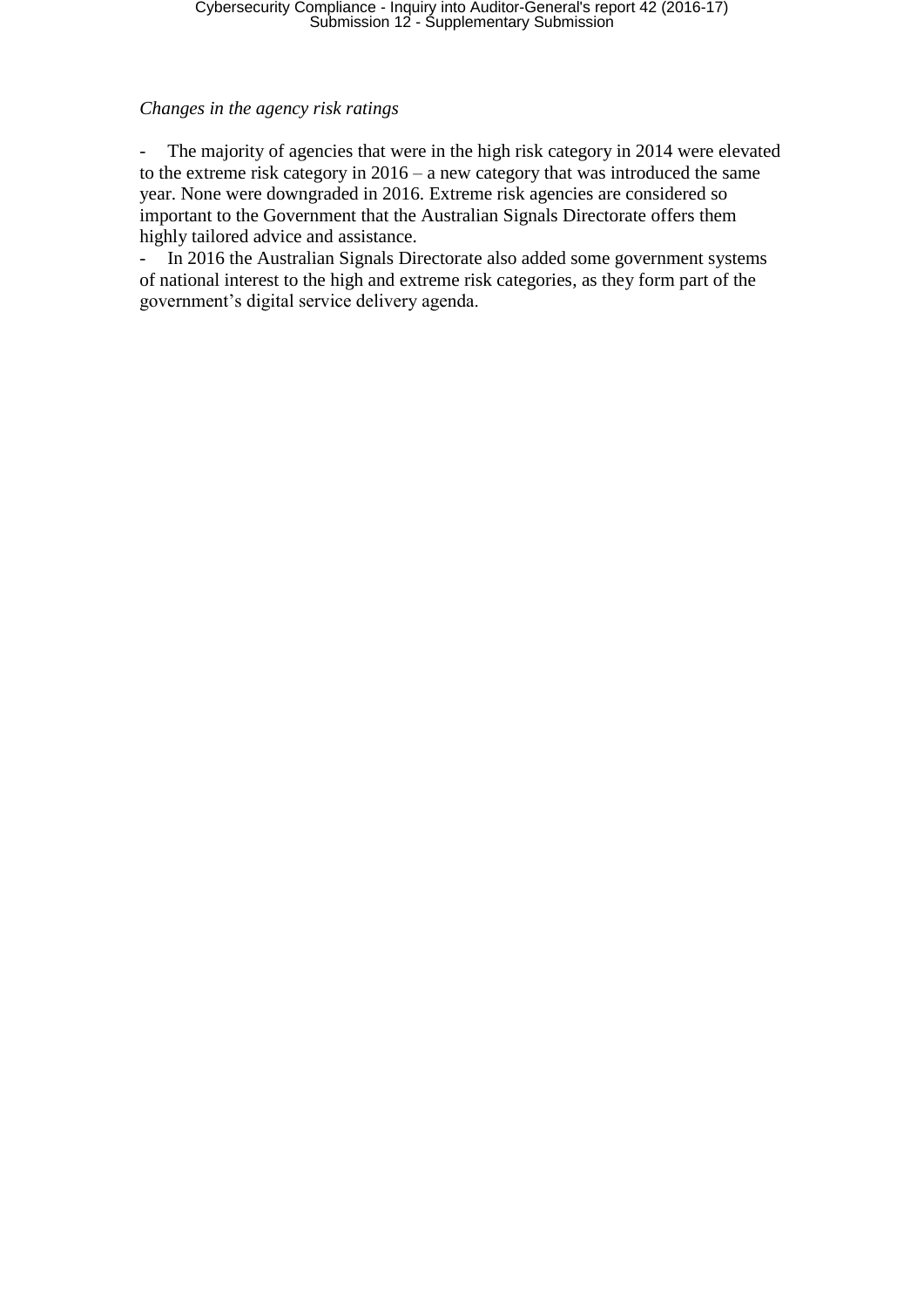# **Joint Committee of Public Accounts and Audit**

Cybersecurity Compliance – Inquiry into Auditor-General's report 42  $(2016-17) - 2$  June 2017

# ANSWER TO QUESTION ON NOTICE

## Department of Defence

**Topic:** Submission 2 from Ian Brightwell

**Question reference number:** 4

**Senator:** The Committee **Type of question:** provided in writing **Date set by the committee for the return of answer:** 6 July 2017

### **Question:**

Regarding Submission 2 from Ian Brightwell:

a. One of Mr Brightwell's recommendations was to remove whitelisting from the mandatory list of strategies and focus on implementing a full set of ICT general controls to a level appropriate to the agency risk assessment. What are your thoughts on this recommendation?

b. Another of Mr Brightwell's recommendations is the suggestion that government Chief Information Security Officer positions not be combined within the technology delivery area and have a direct reporting line to the CEO. What are your thoughts on this recommendation? Can you please list the government agencies that have a direct CISO report to the CEO, and the government agencies that don't.

### **Answer:**

### *Making whitelisting non-mandatory*

1. Mr Brightwell recommended removing [application] whitelisting from the mandatory list of strategies and [instead] focus on a full set of ICT general controls to a level appropriate to the agency risk assessment.

Application whitelisting is one of eight strategies that the Australian Signals Directorate has developed to help technical cyber security professionals prioritise their efforts to mitigate cyber security incidents. Called the Essential Eight, the guidance provides practical and specific advice to defend against targeted cyber intrusions, ransomware and external adversaries with destructive intent, malicious insiders, 'business email compromise' and industrial control systems.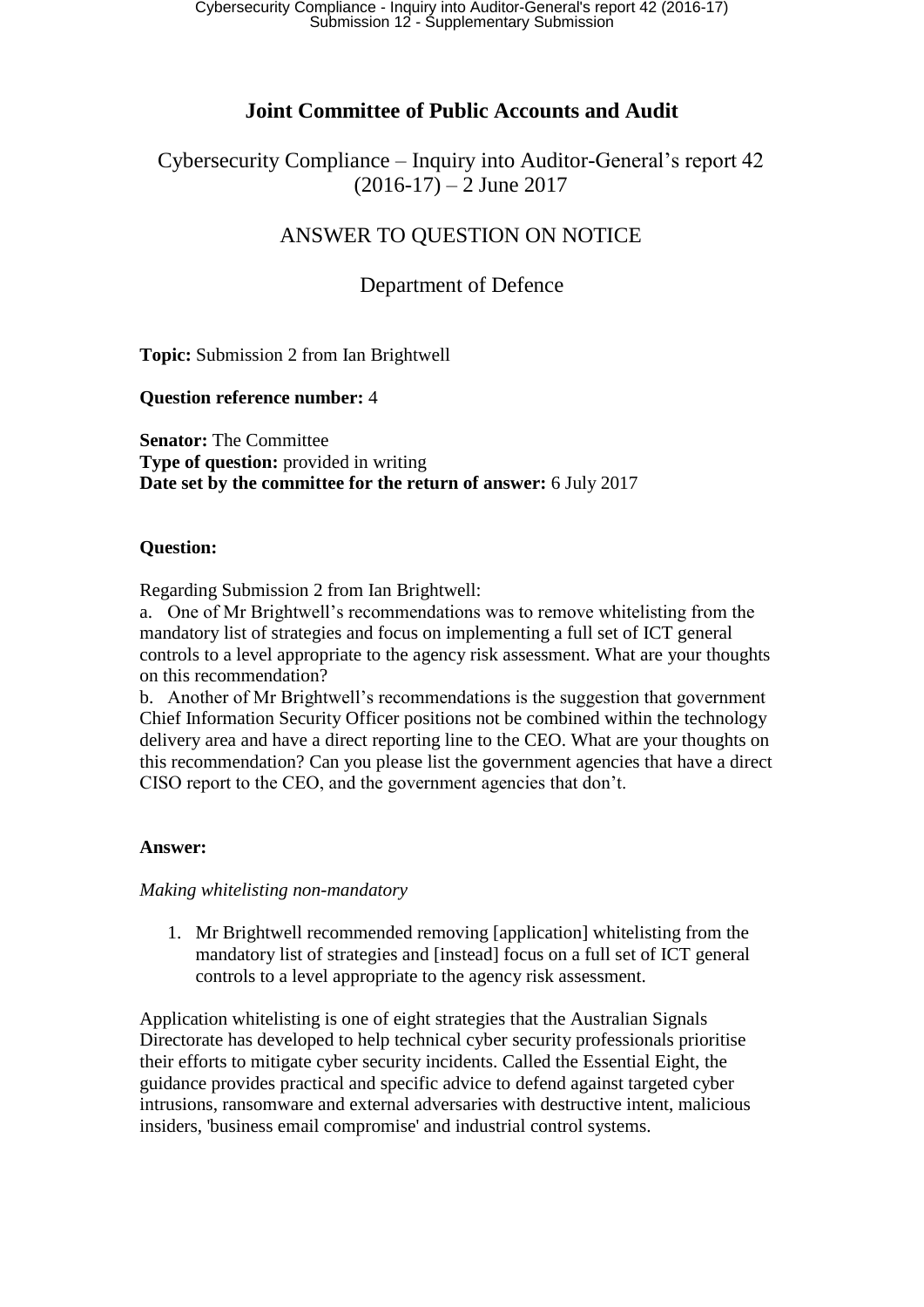The Essential Eight is informed by the Australian Signals Directorate's experience responding to cyber security incidents and performing vulnerability assessments. It is also informed by the Australian Signals Directorate's penetration testing of Australian government organisations.

Application whitelisting helps prevent malicious software and unapproved programs from running.

As such, it is the Australian Signals Directorate's view that implementing application whitelisting remains one of the most effective defences an agency can undertake to defend against cyber security incidents, and the Australian Signals Directorate would not support any move to make application whitelisting anything other than mandatory.

The Australian Signals Directorate also produces the Australian Government Information Security Manual. The purpose of the Information Security Manual is to assist Australian government agencies in applying a risk–based approach to protecting their information and systems. The advice in this manual is specifically based on the Australian Signals Directorate's experience in providing cyber and information security advice and assistance to the Australian government. The controls are designed to mitigate the most likely threats to Australian government agencies.

The Information Security Manual and the Essential Eight are complementary documents, and implementing the Essential Eight does not remove the obligation on an agency to consider the remaining Information and Communication Technology controls in the Information Security Manual within the context of their own risk environment.

Therefore, it is also the Australian Signals Directorate's view that the requirement for whitelisting to be mandatory does not remove the obligation on an agency to implement additional relevant controls from the Information Security Manual to a level appropriate to that agency's risk assessment.

### *Chief Information Security Officer reporting arrangements across government*

2. Mr Brightwell has suggested that 'government Chief Information Security Officer positions not be combined within the technology delivery area and have a direct reporting line to the CEO'. Also, the committee has requested that ASD provide 'a list of government agencies that have [the Chief Information Officer] direct report to the CEO, and the government agencies that don't (sic)'.

The Information Security Manual addresses the roles and responsibilities of the Chief Information Security Officer. Specifically, the Chief Information Security Officer sets the strategic direction for information security for their agency.

The Information Security Manual also contains Control 0714 which stipulates:

Agencies must appoint a senior executive, commonly referred to as the [Chief Information Security Officer], who is responsible for coordinating communication between security and business functions as well as overseeing the application of controls and security risk management processes.